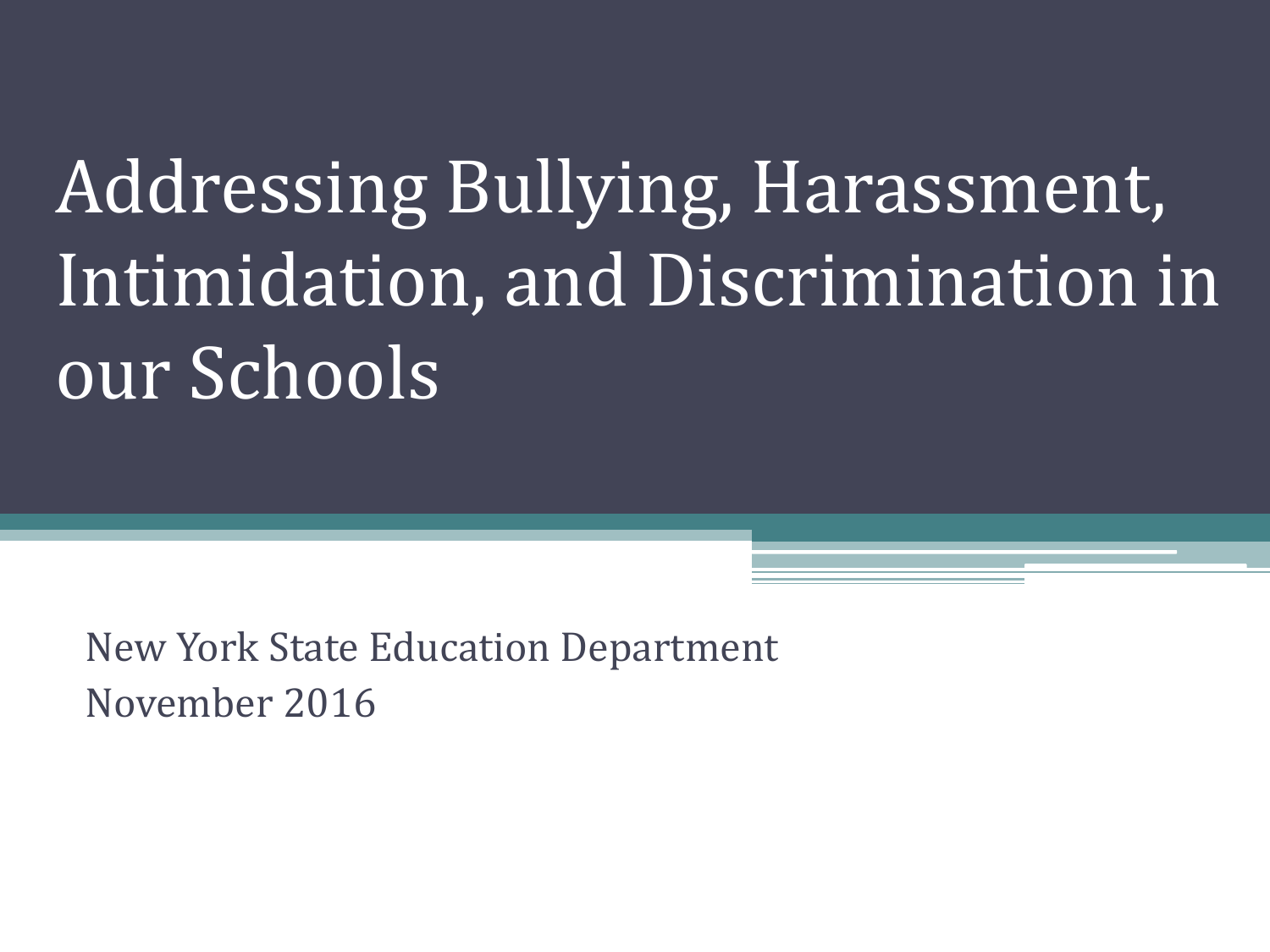#### **Respect is a learned behavior**

- Prevention starts before an incident occurs
- Establish a collaborative partnership with persons in parental relationship to support a unified message against bullying, harassment, intimidation, and discrimination
- Establish a responsive classroom environment
- Establish an environment of trust
- Practice de-escalation techniques
- Communicate with students about their role in prevention and intervention
- Be a role model by treating all students and colleagues respectfully
- Demonstrate appropriate boundaries and positive relationships
- Teach a respect for inclusion of differences
- Make personal connections with students
- Include skills to practice respect in daily activities
- Teach problem solving and positive relationship skills
- Read and learn about tolerance and acceptance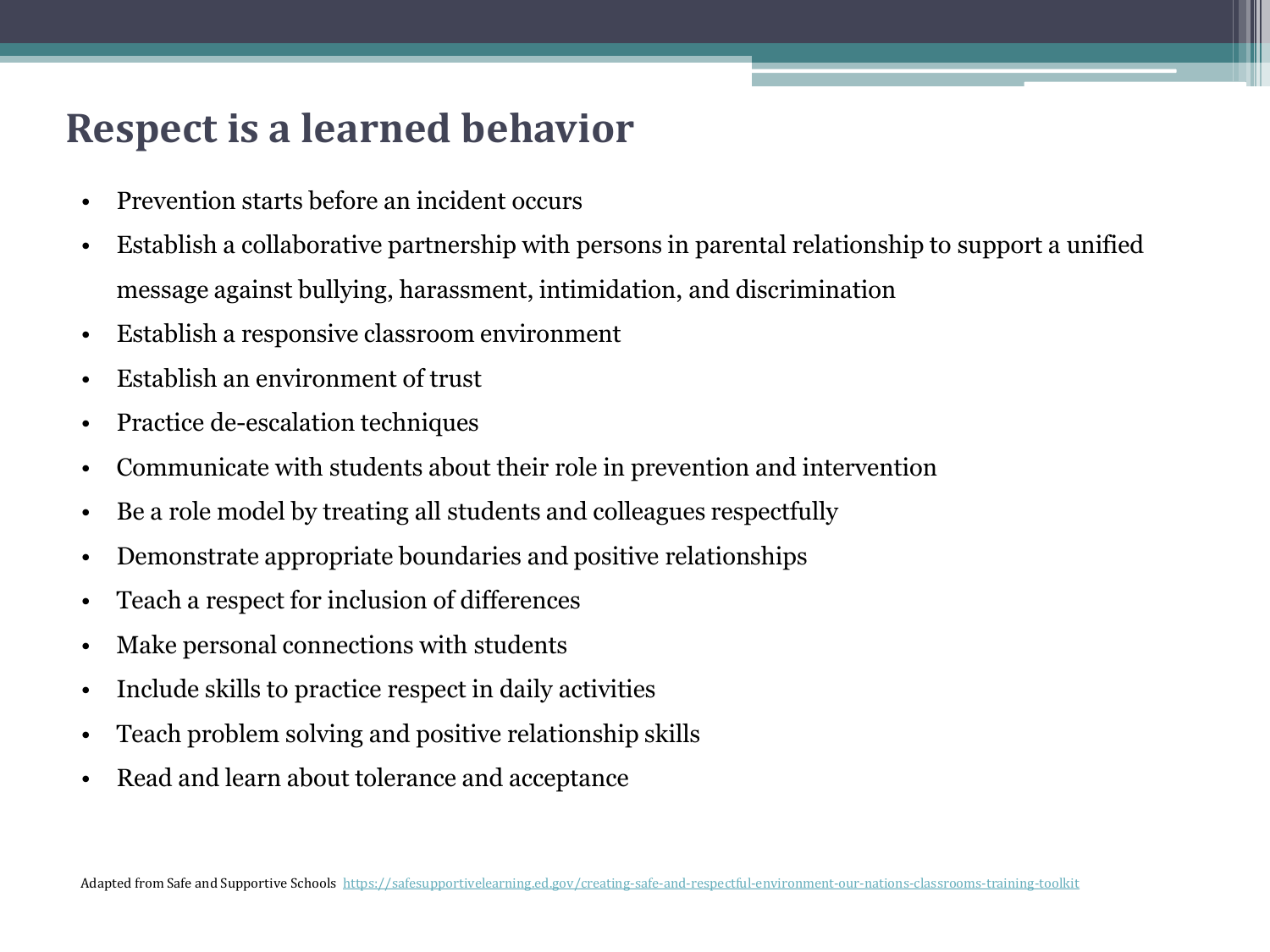## **Schools should create supportive classrooms and classroom rules, and encourage a culture of respect for differences among students**

- Reporting is not tattling.
- No teasing allowed.
- Gossip is not cool.
- Everyone is welcome here.
- We treat everyone equally.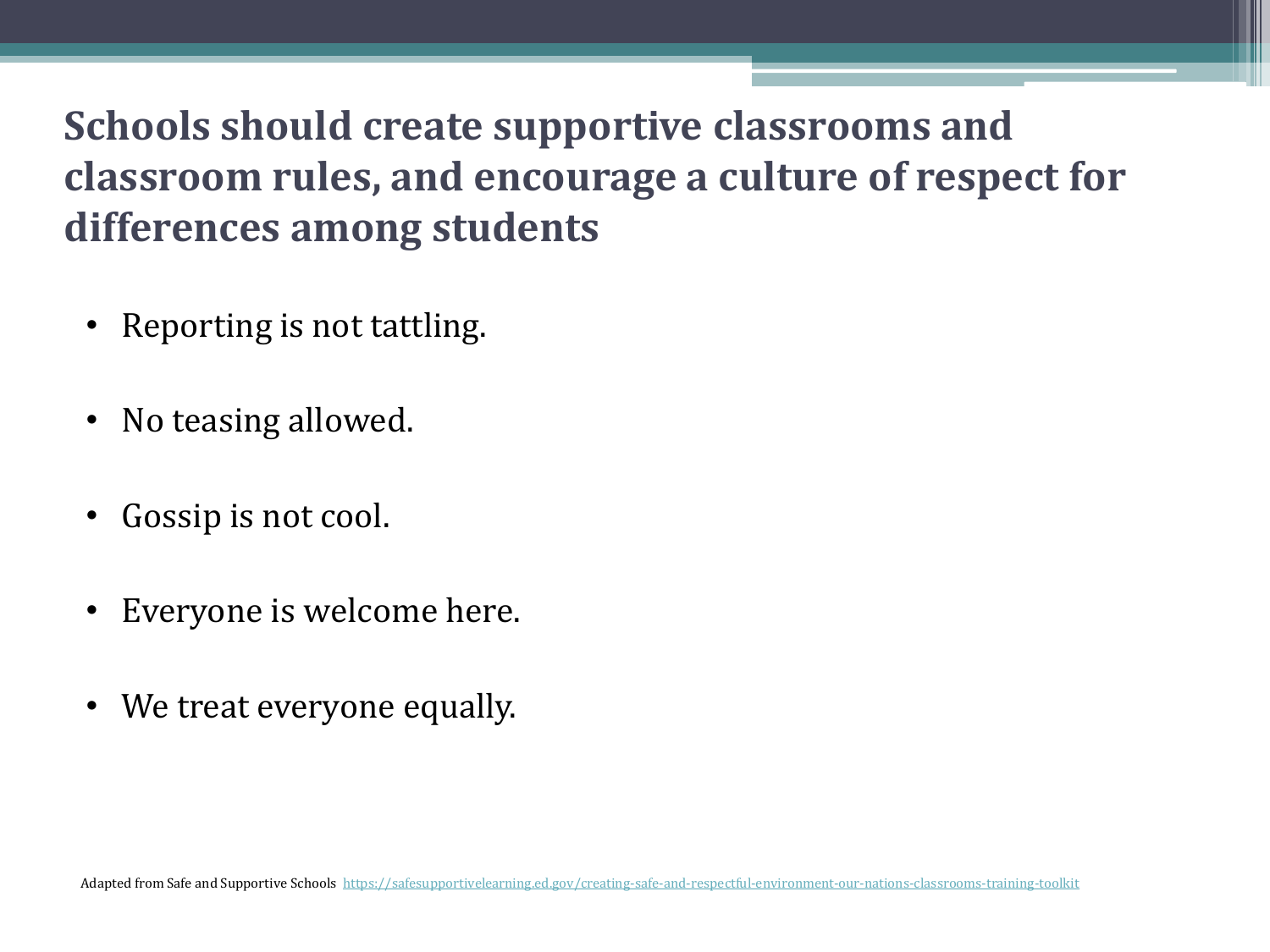## **Application of requirements to develop policies, procedures, and guidelines for school environment free from harassment , bullying, and discrimination:**

- Consider what a supportive classroom looks like and how it can prevent bullying.
- Establish a school and classroom culture of respect for differences among students.
- Know and use effective intervention strategies.
- Increase the feeling of connectedness, comfort and well being so that others are willing to intervene.
- Remind all staff and students that actions to intervene inspire a likelihood of others to intervene.

Adapted from Safe and Supportive Schools <https://safesupportivelearning.ed.gov/creating-safe-and-respectful-environment-our-nations-classrooms-training-toolkit>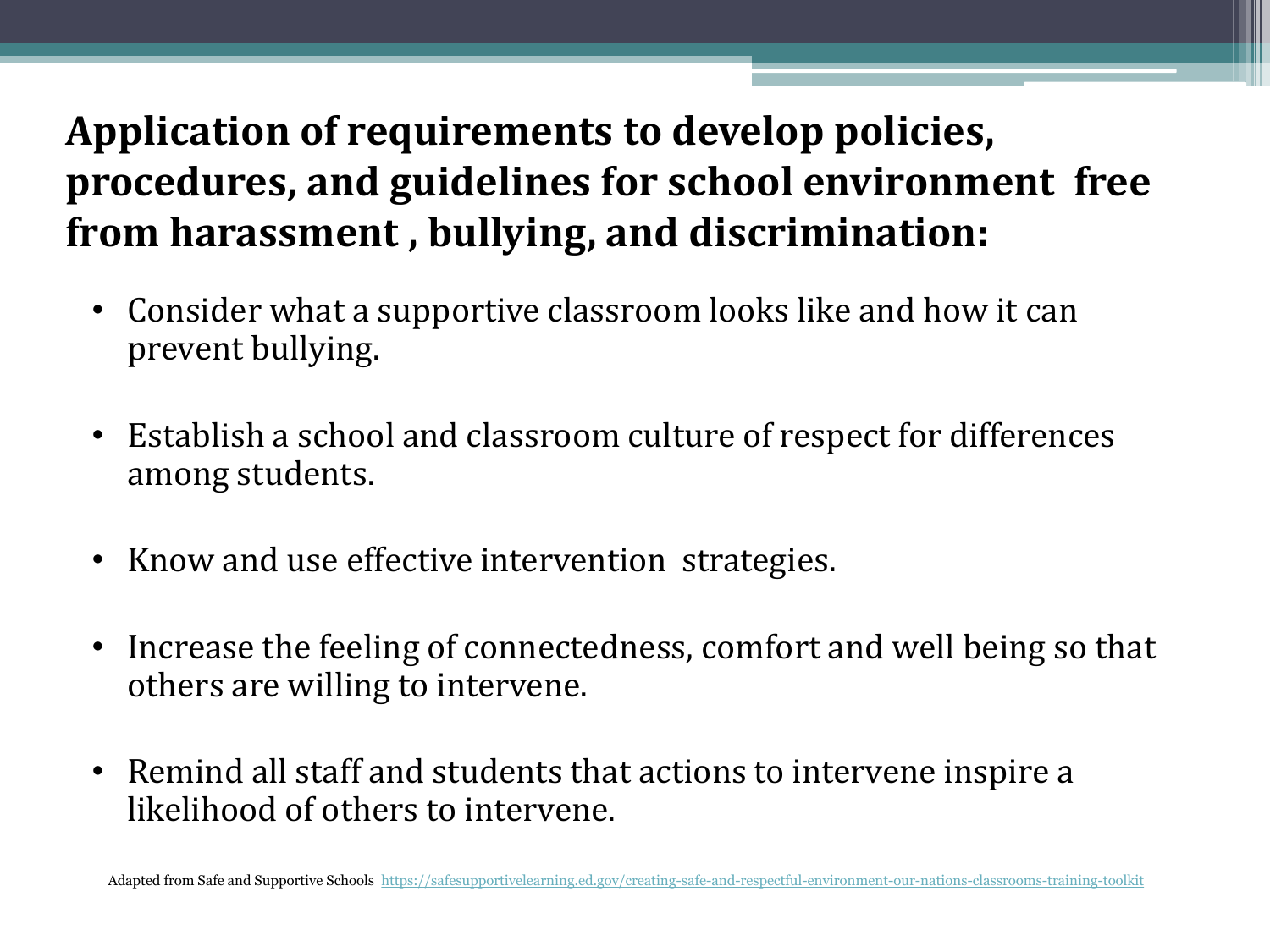## **School Personnel Responsibility:**

- Discuss with students the school procedures and forms that may be used for reporting incidents to the Dignity Act Coordinator.
- Listen to student complaints & reports of harassment, discrimination, and bullying.
- Take the student's complaints & reports seriously.
- School personnel must notify an administrator within one day of the report .
- Follow up on what you can do to aid in the investigation.
- Check to ensure that needs for counseling, mediation, or conflict resolution have been assessed and addressed.
- **All** students should feel safe and supported in all classrooms.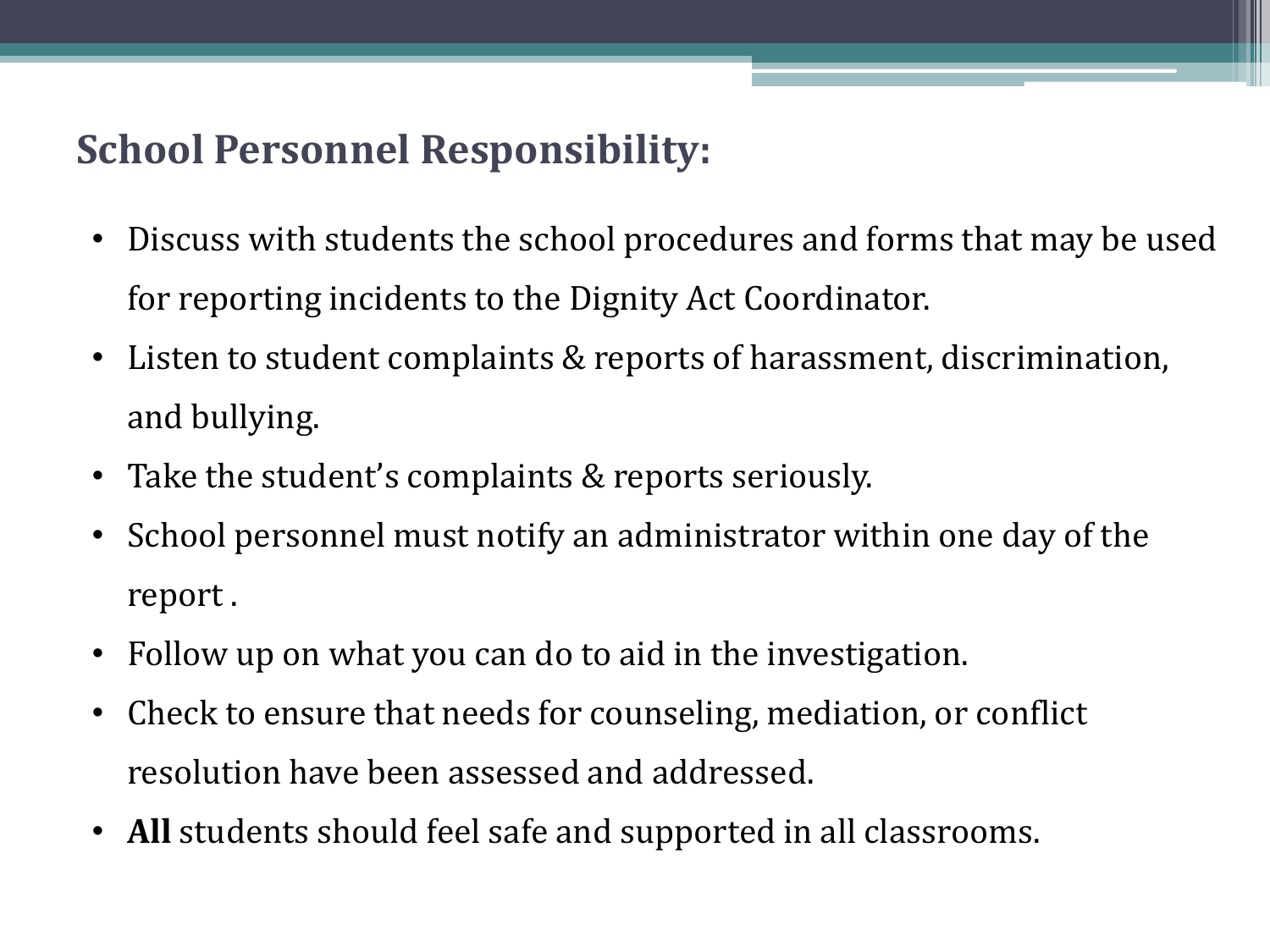#### **Bullying Prevention Resources for schools, students, and families:**

- [http://www.nea.org/tools/lessons/teaching-students-to-prevent](http://www.nea.org/tools/lessons/teaching-students-to-prevent-bullying.html)[bullying.html](http://www.nea.org/tools/lessons/teaching-students-to-prevent-bullying.html)
- <http://www.pacer.org/bullying/resources/>
- <http://www.tolerance.org/toolkit/anti-bullying-resources>
- <http://www.safekids.com/bullying-cyberbullying-resources/>